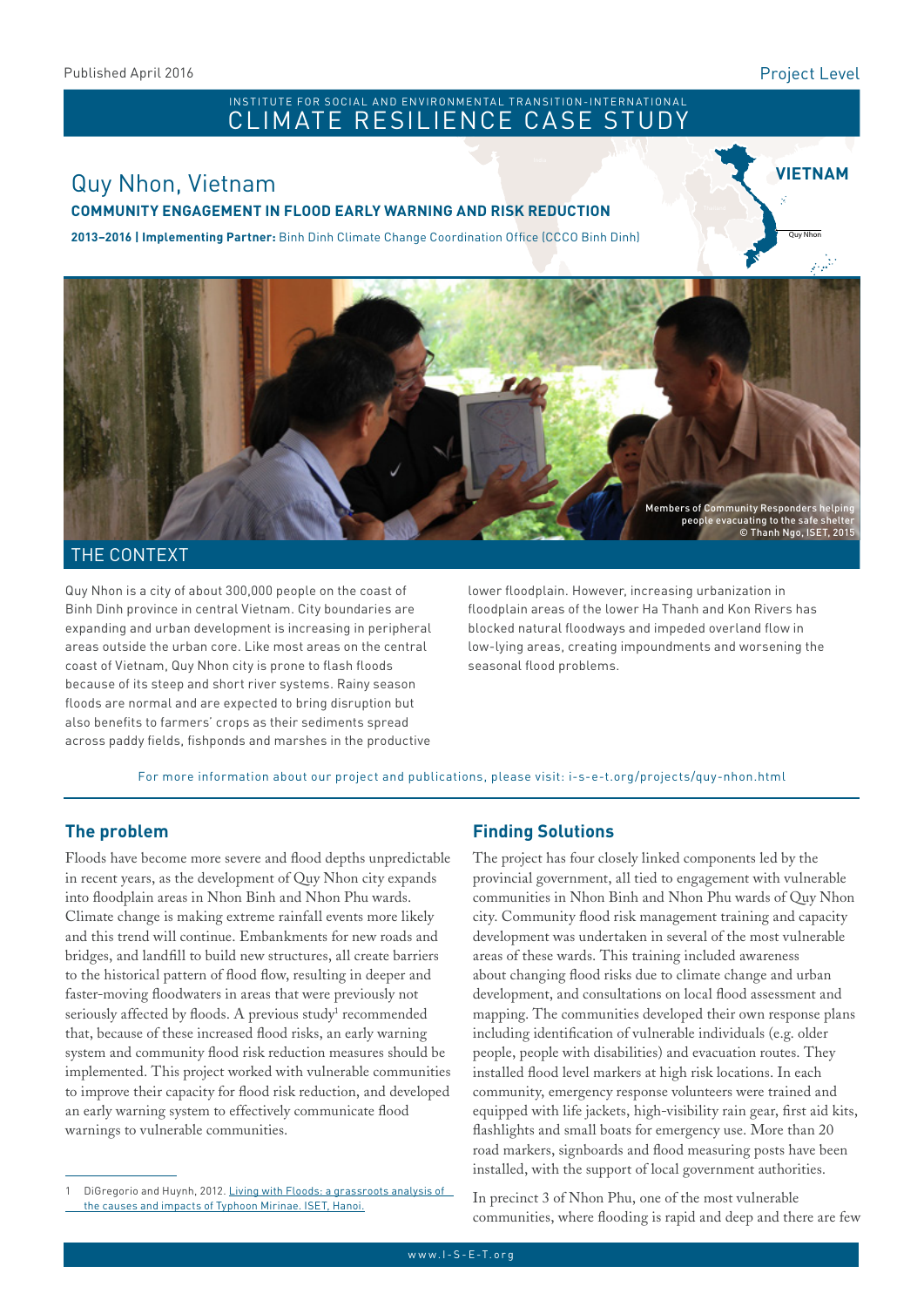safe evacuation routes, a *multi-purpose flood shelter* was designed with community input. It has been built to accommodate up to 200 people in an emergency at an easily accessible site (see figure 1 above).

The centerpiece of the project is an *innovative real-time upstream river level and rainfall monitoring system* installed as part of a flood early warning system. The system includes automatic

Thirty-four households in two small and impoverished communities were found to be vulnerable to disruption of their water supply during floods. A more robust connection to city water mains was installed, *providing clean water* at all times. In other areas, one hundred new 500-liter water tanks were provided to buffer water supply disruptions.

#### **Figure 1 MULTI-PURPOSE FLOOD SHELTER**

precipitation and water level sensors and data transmission links. The sensors are located at four sites on the Ha Thanh and Kon Rivers upstream from the city of Quy Nhon. They are located at existing hydrological monitoring stations so as to better enable technical support and data calibration. A central station at the Department of Hydrometeorology tracks incoming data and applies it to existing hydrological models to generate downstream water level projections. Once pre-determined downstream water level thresholds are reached, the system operators send pre-determined SMS warning messages to a subscriber list that includes all provincial, district and ward level emergency management officials, as well as local emergency responders, administrators and community leaders (see figure 2).

> **Figure 2 OPERATION OF FLOOD WARNING SYSTEM**

#### **Outcomes**

The early warning system ensures that community leaders, emergency responders and local emergency organizations can stand ready and notify residents so that they have enough time to respond to increasing threats. When a flood actually happens, the flood map, warning signs and training inform people what they should do, where they should go for shelter, and by which route. The population of Nhon Phu is over 20,000 and of Nhon Binh it is approximately 22,000. Most of these people would be threatened by a severe flood. With these early warning and risk reduction measures, they are much less vulnerable.

An unscheduled drill was held on October 31, 2015, and monitored by local observers. A flood warning message was sent from the Hydro-meteorological Centre using the SMS network. Within 15 minutes of receiving the text warning, the ward Flood and Storm Committee leaders were able to meet and assign responsibilities. In precinct 3, the head of the

#### **Figure 3**

#### **FLOOD EARLY WARNING SYSTEM DRILL IN NHON PHU WARD, QUY NHON CITY**





precinct and neighbourhood responders arrived at the flood shelter within 10 minutes of receiving the warning message to prepare. Within 38 minutes of the SMS message being sent, all the vulnerable residents of precinct 3, including the elderly and infirm, had been evacuated to the flood shelter using safe routes. (See figure 3).

| <b>INFRASTRUCTURE</b>                                                                                                    | <b>ECOSYSTEMS</b> | <b>CAPACITY</b>                                                                                                                                                         | <b>INSTITUTIONS</b>                                                                                                              |
|--------------------------------------------------------------------------------------------------------------------------|-------------------|-------------------------------------------------------------------------------------------------------------------------------------------------------------------------|----------------------------------------------------------------------------------------------------------------------------------|
| • Real-time precipitation and<br>water level reporting system;<br>• Flood prediction model:<br>• Communications network. |                   | • Train community volunteer emergency<br>responders to interpret warning messages<br>and respond.<br>• Provide simple emergency equipment to<br>support flood response. | Create SMS message<br>protocol to alert local<br>responders and community<br>leaders about potential<br>flood risk.              |
| • Community multi-purpose<br>flood shelter:<br>Improved water supply<br>infrastructure for vulnerable<br>areas.          |                   | Increase public awareness of flood risk and<br>response measures including evacuation.                                                                                  | Provide flood maps.<br>evacuation routes, flood<br>level markers for better<br>public information on flood<br>risk and response. |

## **Summary of Resilience Measures by Type**





*"All people will take action at the same time, there's no need to gather people and assign tasks. The annual work plan clearly states who does what, from alarm ringing to telephone making, to evacuation and assistance to residents..."*

*- Mr. Vo Van Tinh, member of Community Responders -*